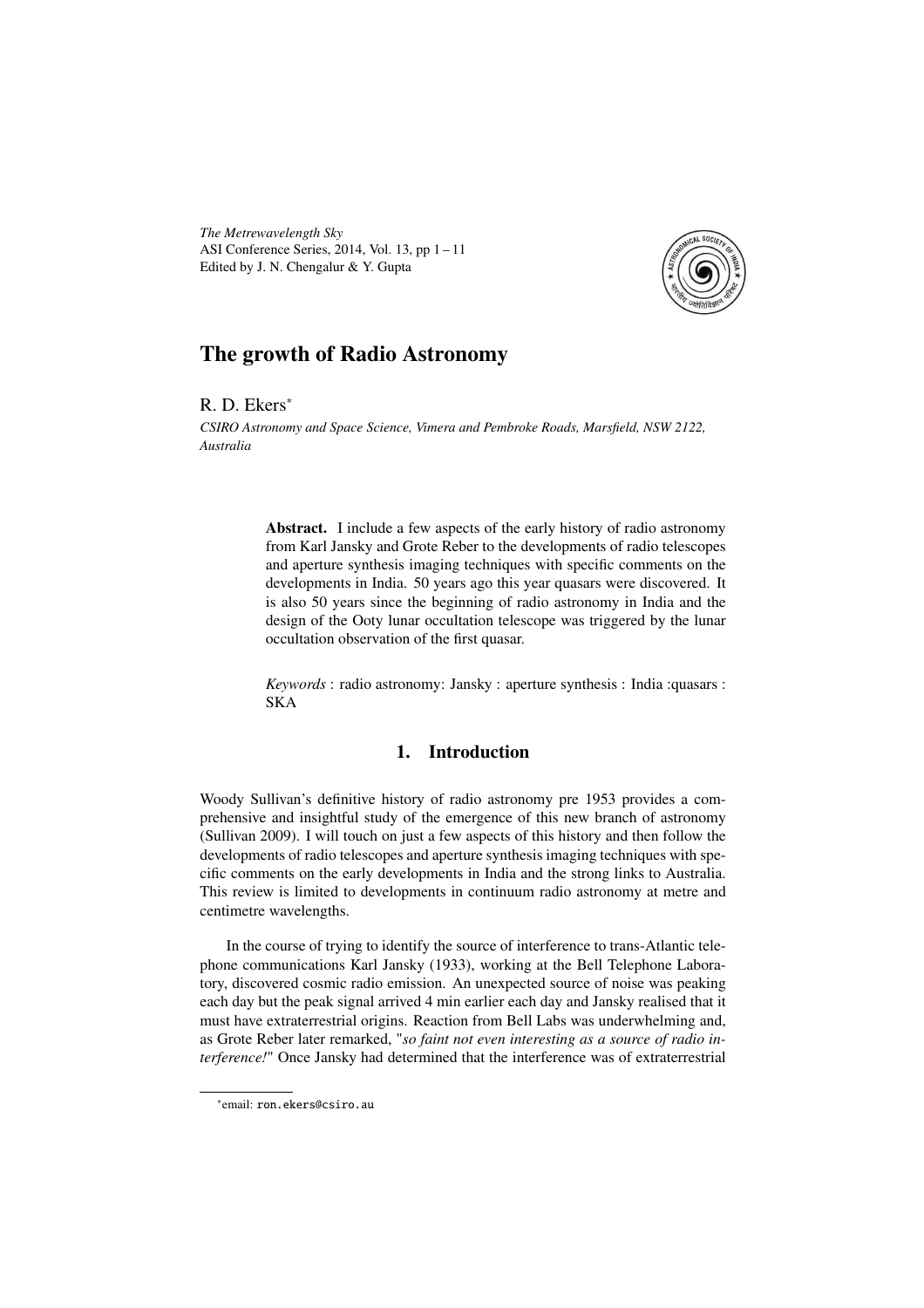origin there was little support from the Bell Telephone Laboratory to further pin down the location in space. Sullivan (2009) has noted that while a few astronomers expressed interest, for the majority the world of decibels and superheterodyne receivers was too far removed from their world and Jansky had died before the importance of his discovery was appreciated.

In 1937 Reber built a 32 foot parabolic dish in Wheaton, Illinois and started looking for the radio signals discovered by Jansky. At first he looked at shorter wavelengths than used by Jansky since the only known emission mechanism was for thermal radio emission which would be stronger at shorter wavelengths. Nothing was seen at 3300 MHz or 900 MHz but finally at 160 MHz Reber (1940) detected cosmic static similar to that seen by Jansky. This radio emission was stronger at longer wavelengths so had to be non-thermal but there was no concept of non-thermal astronomical emission at the time. It was not until 10 years later that the synchrotron radiation mechanism was applied to astronomical radio sources (Alvén & Herlofson 1950).

# 2. The radio stars

Hey, Parsons & Phillips (1946) found a source of radio emission with intensity varying on time scales of seconds to minutes. They correctly concluded that the source must be small diameter. This was the first *radio star*. But what was it? There was no obvious optical counterpart for the strongest radio source in the sky and there was no known emission mechanism. Was the radio emission seen from the whole galactic plane made up of such stars?

In 1946 at Dover Heights near Sydney a telescope was constructed on the cliff to measure the interference between the direct waves and those reflected by the sea (a Lloyd's mirror). This cliff interferometer located the origin of the non-thermal solar radio emission and showed it was coming from sun spots (Pawsey, Payne-Scott & McCready 1946). It was also used to identify three of the brightest radio stars . One was a supernova remnant and two others were extragalactic (Bolton, Stanley & Slee) 1949). We will return to this discussion in Section 5.

### 3. Indirect imaging and the aperture synthesis radio telescopes

Because of the long radio wavelengths it was realised that interferometers with large separations between the elements would be required to obtain high enough angular resolution to determine the origin of the radio waves. Two of the main pioneering groups were at the University of Cambridge in the U.K., lead by Martin Ryle, and at the CSIRO (then CSIR) Division of Radiophysics in Sydney, Australia, lead by Joe Pawsey. Both groups used the WWII radar technology to build interferometers.

X-ray diffraction in crystals was discovered by von Laue (1914). Bragg (1929)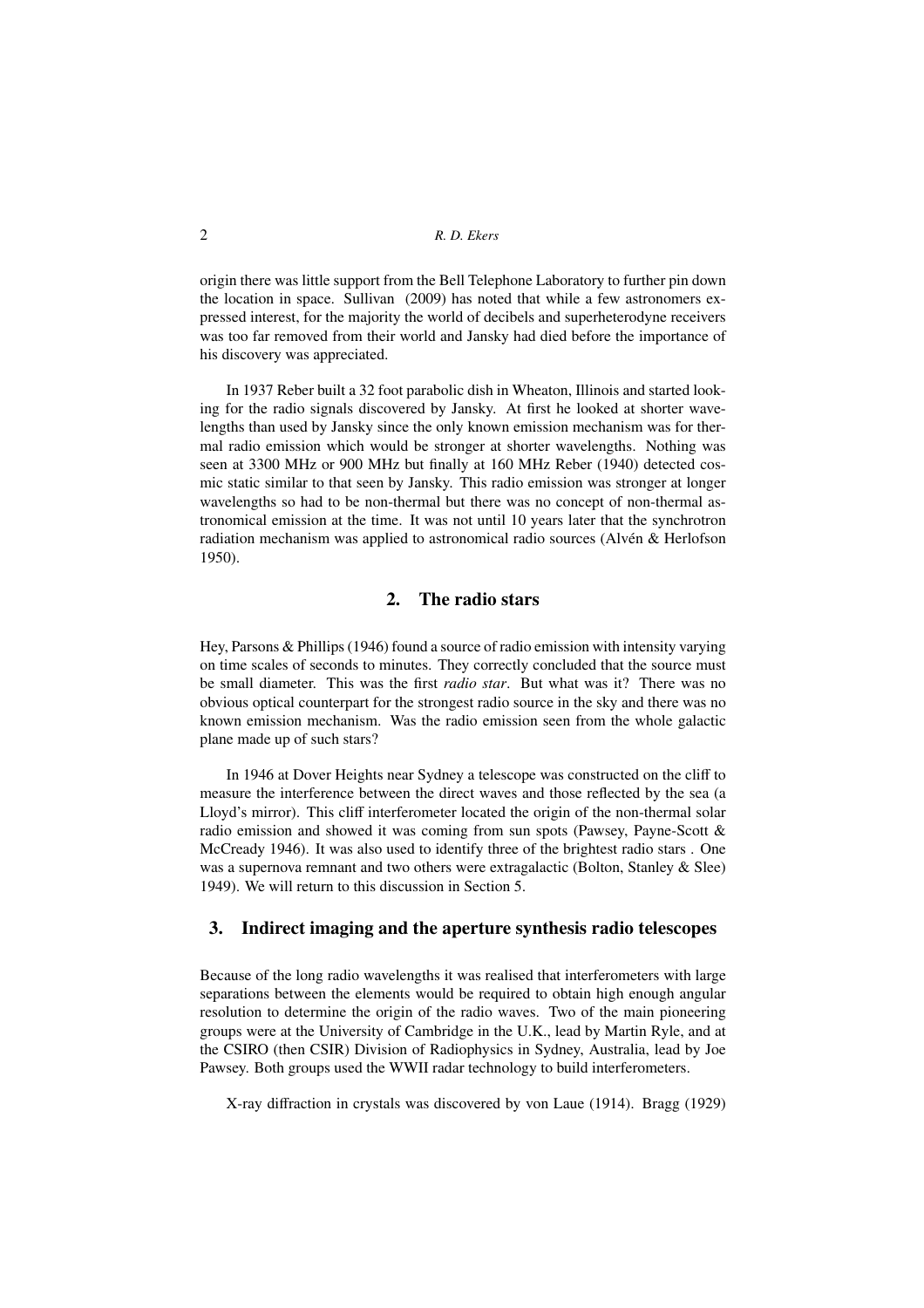suggested the use of Fourier methods to determine the crystal structure from the observed X-ray diffraction pattern. By 1939 Bragg's X-ray crystallography group was flourishing at the Cavendish Laboratory and this had a strong influence on the development of aperture synthesis in radio astronomy. The van Cittert-Zernike theorem (Zernike 1938) which is now considered the basis of Fourier synthesis imaging was published in the 1930s but it played no role in the early radio astronomy developments. It only appears in the radio astronomy literature after the publication of Born & Wolf's *Principles of Optics* in 1960.

#### 3.1 Ratcliffe, Pawsey, Bhabha and the Cambridge links

Joe Pawsey from Australia did his PhD with Ratcliffe at Cambridge from 1934 to 1940. While in Cambridge Pawsey met Homi Bhabha and this friendship was a critical step towards the eventual formation of a radio astronomy group in India [Section 4]. In 1940 Pawsey returned to Australia and joined CSIRO Radiophysics Laboratory in Sydney but maintained strong links with Ratcliffe in Cambridge. By 1945 Pawsey was investigating radio emission from the sun. He introduced Bracewell to the duality of physical and mathematical descriptions following Ratcliffe's style and sent Bracewell to work with Ratcliffe in Cambridge. Bracewell later went to Stanford and eventually became Govind Swarup's supervisor.

#### 3.2 Australian group

The first published suggestion that it would be possible to synthesise an image of the radio sky by measuring a range of Fourier components was made by Pawsey and Ruby Payne-Scott (McCready, Pawsey & Payne-Scott 1947). However, obtaining a range of spacings was impractical with the cliff interferometers they were using and changing frequency was not suitable for imaging solar bursts which were strongly variable in both time and frequency. The first observations using a range of Fourier components measured with an interferometer with moveable elements were made at the Cavendish Laboratory in Cambridge (O'Brien 1953). The sun is a strong and variable radio source so this required instantaneous measurements of many Fourier components but they could be made with small antennas. This lead the Australians down a different evolutionary path building arrays with a large numbers of relatively small elements. In 1951 Christiansen built the Potts Hill grating array with 32 6-foot diameter dishes near Sydney and the first 2D earth rotation synthesis image was obtained Christiansen & Warburton (1955). Chris noted: *"The way in which a 2D radio brightness distribution may be derived from a number of 1D scans is not obvious. However rather similar 2D problems have arisen in crystallography and solutions for these problems, using methods of Fourier synthesis have been found."* To make a 2D image of the quiet sun they took the 1D FT of each strip distribution providing a line of visibilities in the Fourier plane. They then drew contours of the visibility amplitude before making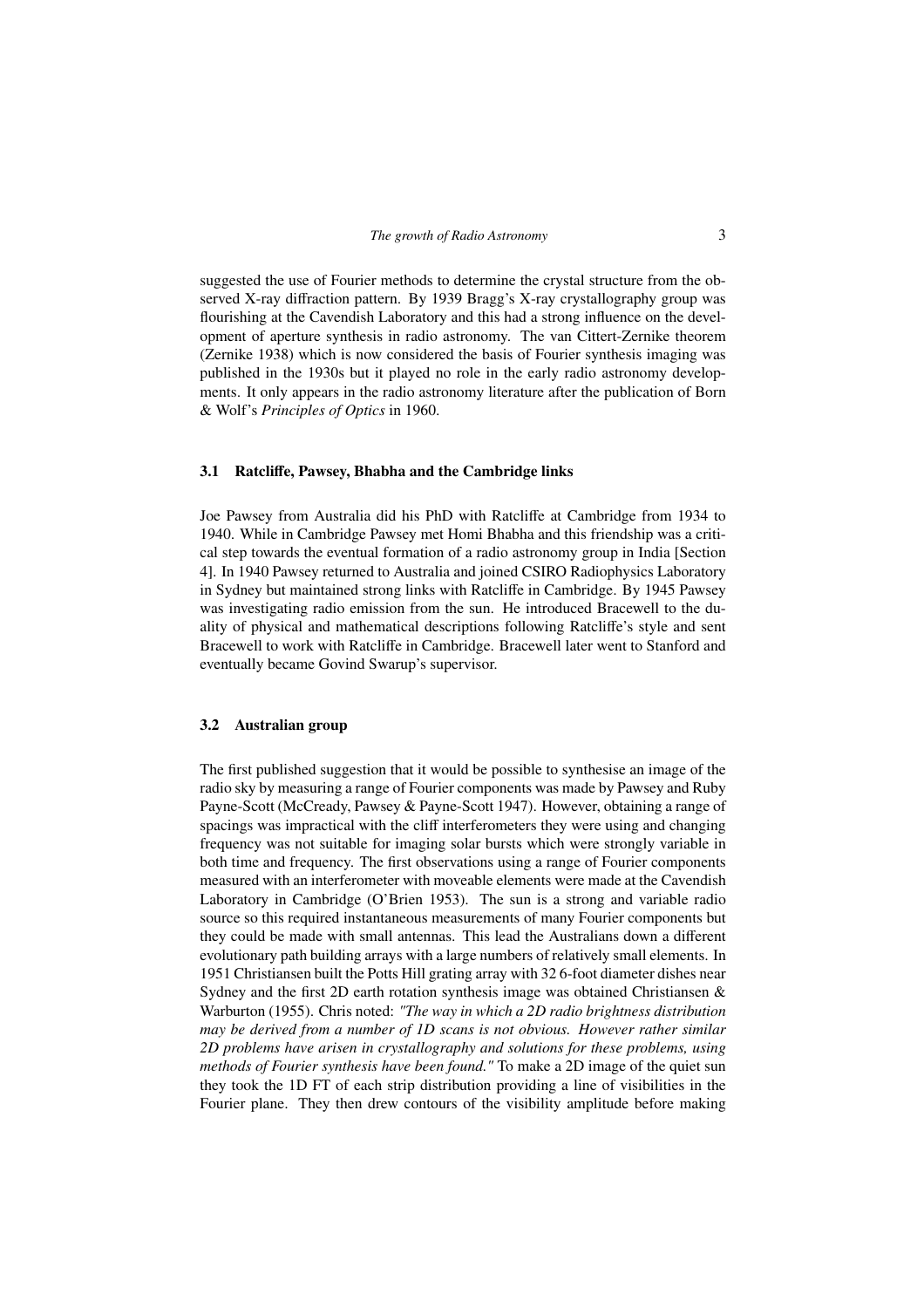the 2D Fourier transform. In this way they had overcome the problem of correcting weights in back projections, see Section 4. Govind Swarup who was working in Christiansen's group in 1953 calculated the Fourier Transforms, taking more than 1 month using Lipson Beevers strips and an electronic calculator.

Wild (1967) later went on to build a 3 km diameter circle of 96 3-metre dishes which between 1967 and 1984 made moving images of the sun and resolved most of the questions about the nature of solar bursts.

#### 3.3 Martin Ryle and the Cavendish Laboratory in Cambridge

In 1945 Ryle joined the Cavendish laboratory and used WWII radar technology for radio astronomy. Ryle & Vonberg (1946) were also making interferometric measurement of sunspots and introduced the use of a Michelson (1891) interferometer fringe visibility to measure the angular diameter of the source of the radiation.

After early experiments observing the sun Ryle's group in Cambridge moved their focus to the observation of "radio stars". These sources were static but much weaker than the sun so the arrays evolved along a different path with moveable antennas and earth rotation to build up the Fourier components over time and much larger elements to achieve the sensitivity required for the fainter sources (Ryle & Hewish 1960). In June 1961 an earth-rotation aperture synthesis image of the North pole using 4C aerials at 178 MHz was obtained by Ryle & Neville (1962). This evolution culminated in the construction of the One-Mile Telescope in 1963 . The use of this telescope and the later 5-kilometre aperture synthesis telescope to study the structure of radio galaxies was a great success and resulted in the award of the Nobel prize to Sir Martin Ryle in 1974.

### 3.4 Calculating the Fourier transforms

Computation of the Fourier transforms was a key technology for the development of aperture synthesis imaging. The use of Lipson-Beevers strips to calculate "large" 2D Fourier transforms, which had been introduced by the crystallographers (see Beevers & Lipson (1985)), was in common practise in 1953. A 25x25 array to 2 digits took 1 person 24 hours. Punched card tabulators provided an alternative automatic solution with a 25x25 array to 3 digits taking 8 hours but requiring 4 operators! In 1949 Wilkes had programmed the EDSAC I to do a 1D transform. In 1954 was used by Blythe (1957) and it took 15 hrs for 360 38 point transforms, however, it was not considered practical for radio astronomy at the time (Bracewell private communication). By 1958 EDSAC II was operating and was applied to Fourier inversion problems in both crystalography and radio astronomy at Cambridge. The Ryle and Neville (1962) North Pole image was a 240 x 240 pixel image and took a full night using EDSACII.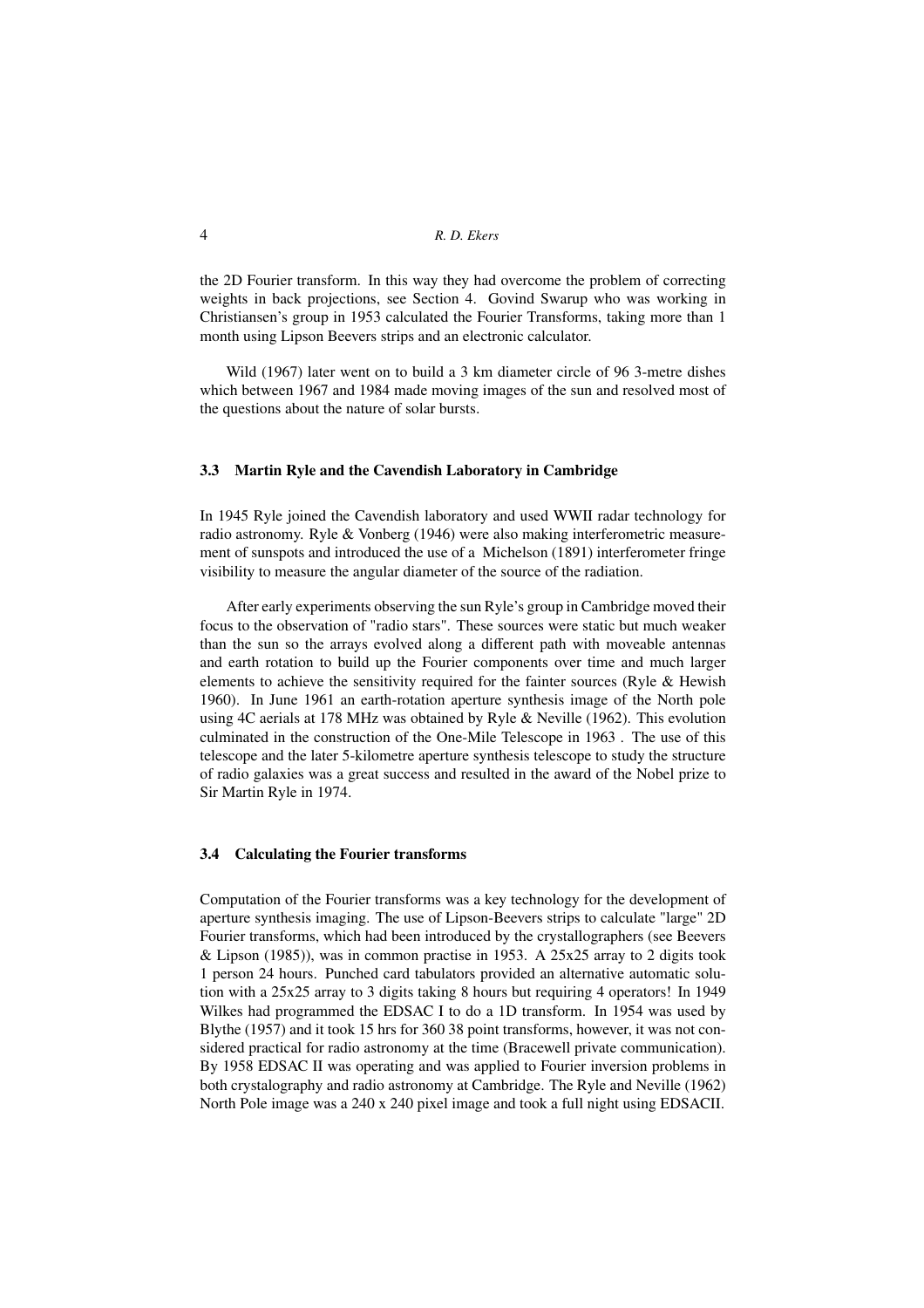Wild (1965) invented J2 synthesis which involved the electronic summation of Bessel functions. This was able to produce a 60 x 48 dual polarisation 2D image from the solar heliograph every second in real time. In the same year the efficient implementation of the Fast Fourier transform algorithm was published by Cooley  $\&$ Tukey (1965) and since then increasingly powerful general purpose digital computers have dominated the Fourier transform computations.

# 4. Radio astronomy in India

Swarup (2006) has provided detailed chronology of the development of radio astronomy in India, including the strong early links between India and Australia.

K.S. Krishnan (NPL) attended the 1952 URSI meeting in Sydney and became aware of the remarkable discoveries in radio astronomy. With his support Govind Swarup went to Australia on a Columbo Plan Fellowship and worked with the CSIRO radio astronomy groups from 1953-1955. During this period he met Homi Bhabha who was in Australia visiting his friend Joe Pawsey whom he had known since they were students in Cambridge in 1935. In 1955 CSIRO agreed to give to India the original Potts Hill array of dishes that Govind had used and these eventually became the Kalyan array.

In 1957 Swarup joined Bracewell, who was now at Stanford, to do his PhD. Stimulated by the difficulty of doing 2D Fourier transforms, see Section 3.2, Swarup suggested a back projection correction which was later published by Bracewell & Riddle (1967). This had a major impact on medical imaging; before this the analogue devices they used could not remove the "fog" due to over-weighting the short spacings.

In 1963 Homi Bhabha (TIFR) encouraged the expat Indians: Swarup, Menon, Kundu, and T. Krishnan, to return to India to form a radio astronomy group in India. Swarup returned and, motivated by the discovery of quasars based on a lunar occultation, proposed an equatorially mounted cylinder to do even fainter occultations. This is the Ooty Radio Telescope which became operational by 1970. It was extended to form the Ooty Synthesis Radio Telescope (OSRT) in 1984.

In 1971 Radhakrishnan started a new radio group at RRI with big ideas rather than big facilities. In 1976 Govind Swarup's conceived a Giant Equatorial Radio Telescope (GERT) involving India, Kenya, Nigeria, and Indonesia. This multinational project was too hard to pull together but it laid some of the foundations for the international SKA project. The Giant Metrewave Radio Telescope (GMRT) was proposed by Swarup in 1984, built in India and completed in 1996. Govind retired in 1994 and was succeed by Vijay Kapahi (deceased 1999) as second director of NCRA. With 30 45-metre dishes it now occupies a special niche for very high sensitivity at intermediate and lower radio frequencies (Swarup 1990).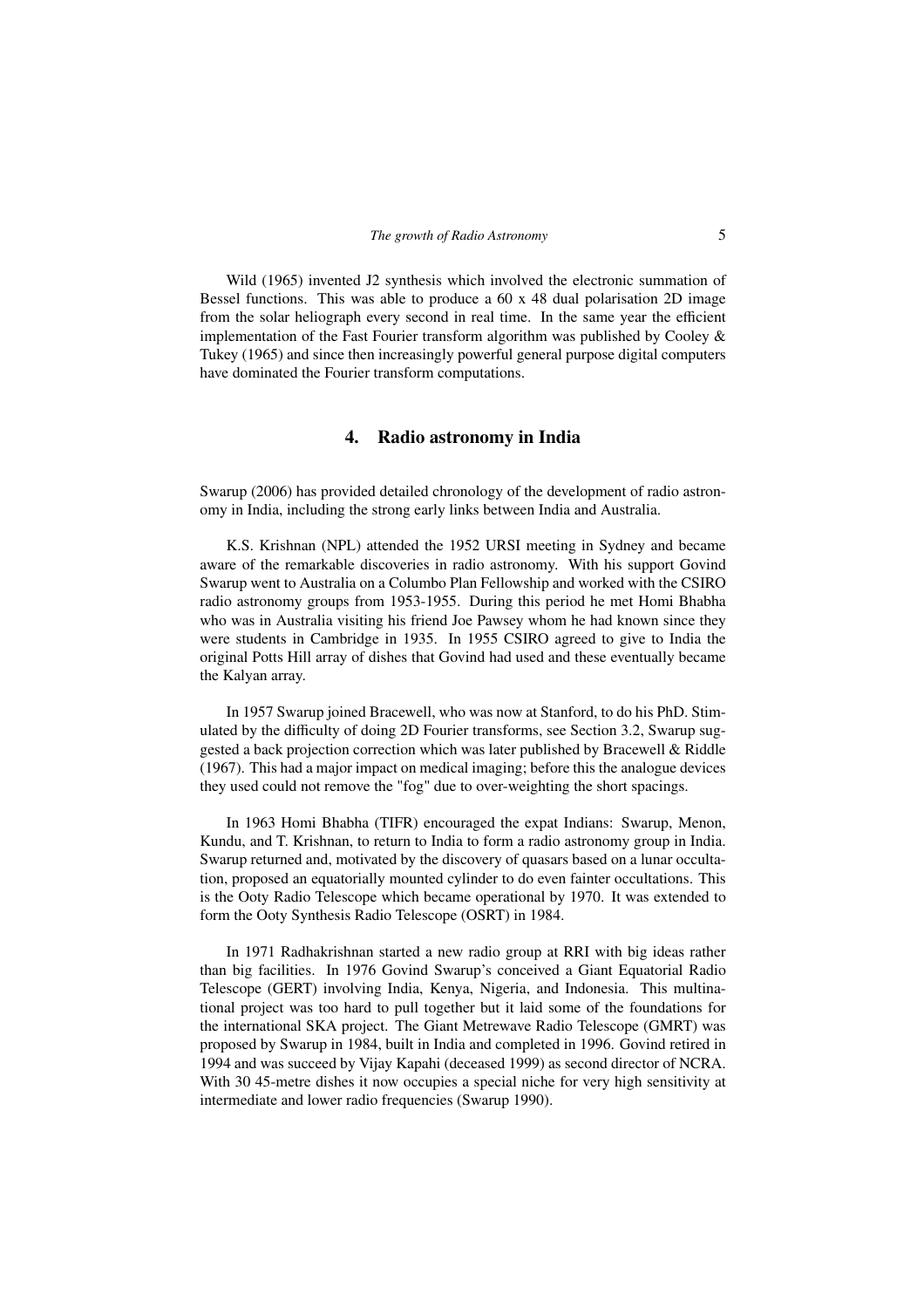### 6 *R. D. Ekers*

# 5. Radio source identification and the discovery of quasars

Bolton, Stanley, Slee (1949) had identified the brightest two objects in the radio sky, Centaurus A and Virgo A, with external galaxies far outside our own Milky Way. This discovery lead to the eventual identification of the strongest of all the radio sources, Cygnus A. It was found to be a very faint galaxy so incredibly distant that it was immediately obvious that these new radio telescopes were probing the most distant reaches of the universe (Baade & Minkowski 1954).

Prior to 1963 the extragalactic radio sources were almost all identified with giant elliptical galaxies. The most distant known object in the Universe at that time was 3C295, identified with a faint elliptical galaxy with  $z = 0.46$ . This was all to be changed in a very unexpected way by the Lunar occultation of 3C273 using CSIRO's Parkes Observatory (Hazard, Mackey,& Shimmins 1963). The occultation showed a core and jet structure, clearly identifying it with a bright 13 magnitude star with a wisp (jet) of optical emission. Schmidt (1963) obtained an optical spectrum of the star and interpreted the lines as having a redshift of 0.158 , implying unprecedented optical luminosity from a very small volume.

This discovery of the QSOs was the trigger for the first Texas Symposium *Gravitational Collapse and Relativistic Astrophysics*, held in Dallas, Texas, 16-18 Dec 1963 (Robinson et al. 1964). Only a massive condensed object could provide the energy required from such a small volume and black holes rapidly emerged as the likely candidates. Subrahmanyan Chandrasekhar had argued the case for the existence of black holes as early as 1931 but their existence was not widely accepted until the discovery of quasars. When Chandra received the 1983 Nobel Prize the citation included *for his theoretical studies of the physical processes of importance to the structure and evolution of the stars. . . For the heaviest stars having a mass in excess of 2-3 Solar masses, the force of gravity becomes so strong that the matter simply disappears in the form of a so-called black hole*.

### 6. The large dishes

Grote Reber's dish was the forerunner of a series of ever larger and more precise parabolic dishes. A short summary of the world's largest cm dishes follows. For a more detailed and more complete summary see Ekers & Wilson (2013).

The 76m Lovell Telescope at Jodrell Bank has been an internationally renowned landmark in the world of astronomy. It has been operating since the summer of 1957. The Lovell telescope, used as an interferometer with small telescopes, found the small angular size radio sources that led to the identificaion of the quasars. The Parkes 64 metre parabolic dish, built in 1960 by the CSIRO Radiophysics group in Australia, observed the lunar occultation of 3C273, which was the first quasar (Hazard et al. 1963). In 1963 at Arecibo, Puerto Rico, the US constructed the largest single aper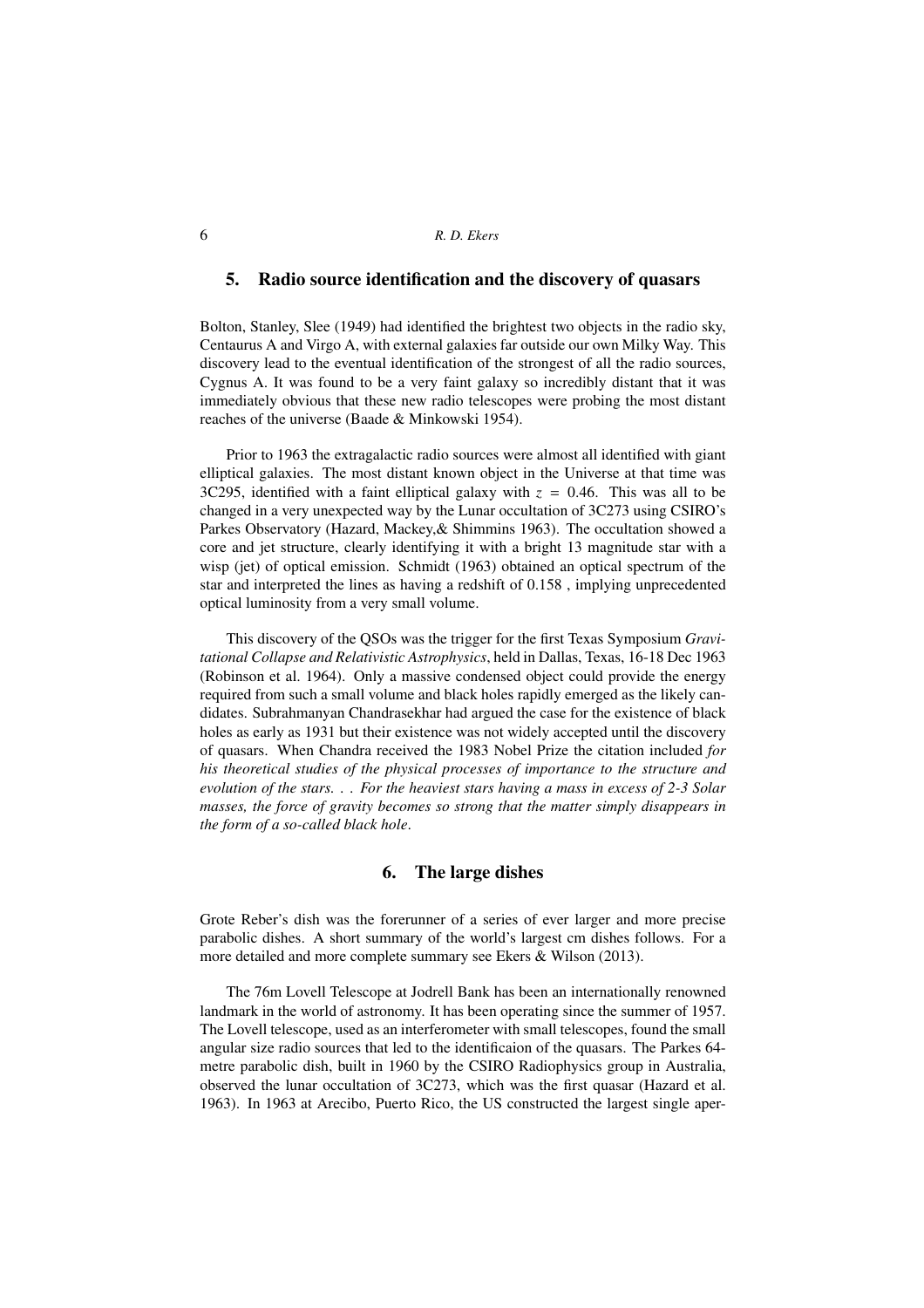ture reflecting dish ever built. This has a 1000 foot diameter but is a fixed spherical reflector with a moveable focus. Originally designed for prime focus with a line feed, it was modified to a Gregorian with a 22-metre correcting sub-reflector (Goldsmith 1996). The Max Planck Institute, 100-metre dish in Effelsberg near Bonn is a classical steerable parabolic dish completed in 1972. The Robert C. Byrd 100-metre Green Bank Telescope (GBT), replacing an older transit dish, is the last of the giant dishes to be built. It commenced operation in 2000. Unlike its predecessors, the GBT is an off-axis segment of a parabola with offset focus (both prime and Gregorian) which provides an unblocked aperture for high efficiency and minimum spectral ripple.

### 7. The major centimetre radio telescope arrays

Professor Jan Oort was so impressed by the Cambridge image of the North Pole that he initiated the Benelux Cross Project (1958) to use the radio astronomy source counts for cosmology. The design was drastically modified under the influence of Jan Hogbom, a recent PhD graduate from Ryle's group in Cambridge, and Chris Christiansen, from CSIRO in Sydney. The Benelux Cross was transformed into the Westerbork Synthesis Radio Telescope (WSRT) which was opened in 1970.

A huge step forward in sensitivity was the US constructed VLA which was formally inaugurated in 1980 (Napier, Thompson & Ekers 1983). The VLA has been the most productive ground based telescope ever built at any wavelength in both its number of publications and number of citations. After 30 years with only minimal upgrades the VLA has had a major upgrade and the JVLA is now coming into operation with 5 to 20 times the sensitivity, almost complete frequency coverage, and greatly enhanced spectral capability. This illustrates the impact of improved technology even though the collecting area has not changed (Perley et al. 2011).

The Australian Telescope Compact Array (ATCA), opened in 1988, has 6 22 metre moveable dishes and a 6 km baseline (Frater, Brooks & Whiteoak 1992). It is the premier Southern Hemisphere aperture synthesis telescope. Although it has only modest collecting area it now has multiple simultaneous frequencies extending up to 100 GHz, very wide bandwidth (8 GHz) and low system temperature (Wilson et al. 2011). Finally, we have the GMRT, already discussed in Section 4.

### 8. Future developments - the SKA and its precursers

### 8.1 Origin of the SKA

The following summary emphasises the Indian involvement in the genesis of the SKA. For a more detailed discussion see Ekers (2013) and Noordam (2013).

Between 1988 and 1990 Robert Braun, Ger de Brujn and Jan Noordam proposed a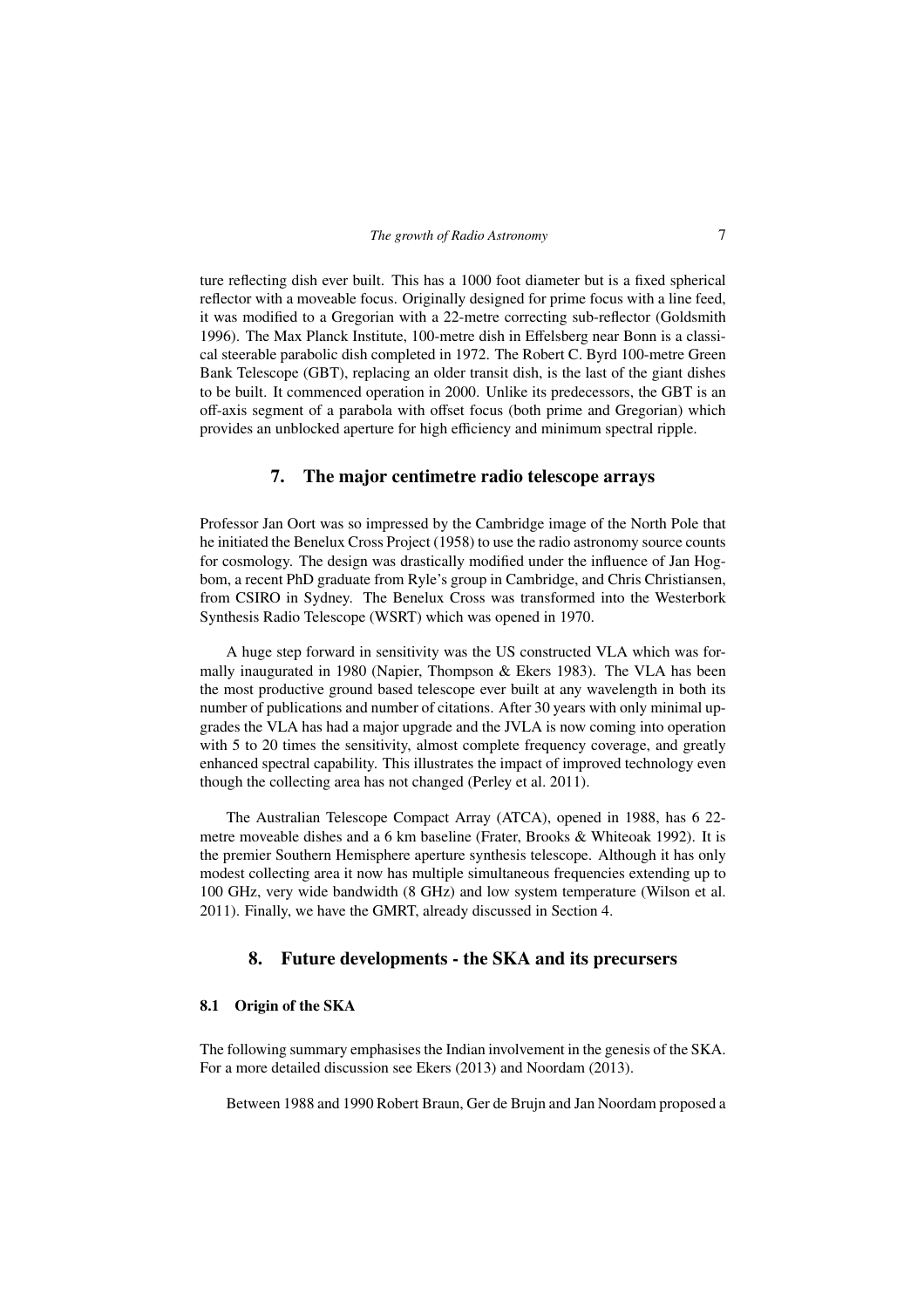8 *R. D. Ekers*



Figure 1. Radio Telescope Sensitivity vs. time. Points are the relative continuum sensitivity when the telescopes were built, or after major upgrades. VLA\* is the JVLA upgrade. SKA is the proposed sensitivity for a telescope which has not yet been built.

Dutch extragalactic HI telescope. Their key idea was to build a telescope with enough collecting area to detect HI at high redshift. Independently, but at about the same time, Govind Swarup in India was already planning a next generation cm radio telescope based on the GMRT (Swarup 1990). Swarup (1991) proposed an International Radio Astronomy telescope (ITRA) with 160 75m dishes, centrally concentrated with baselines up to 200km.

IAU colloquium 131, *"Radio-Interferometry"*, was held in New Mexico, USA, 8 October 1990, to celebrate the first 10 years of observations with the VLA. Many ideas for a future telescope came together and the international SKA project was born (Wilkinson 1991).

Figure 1 plots the point source continuum sensitivity of telescopes used for radio astronomy since the first discovery of extra-terrestrial radio emission in 1940. It has been exponential with an increase in sensitivity of  $10<sup>5</sup>$  since 1940, doubling every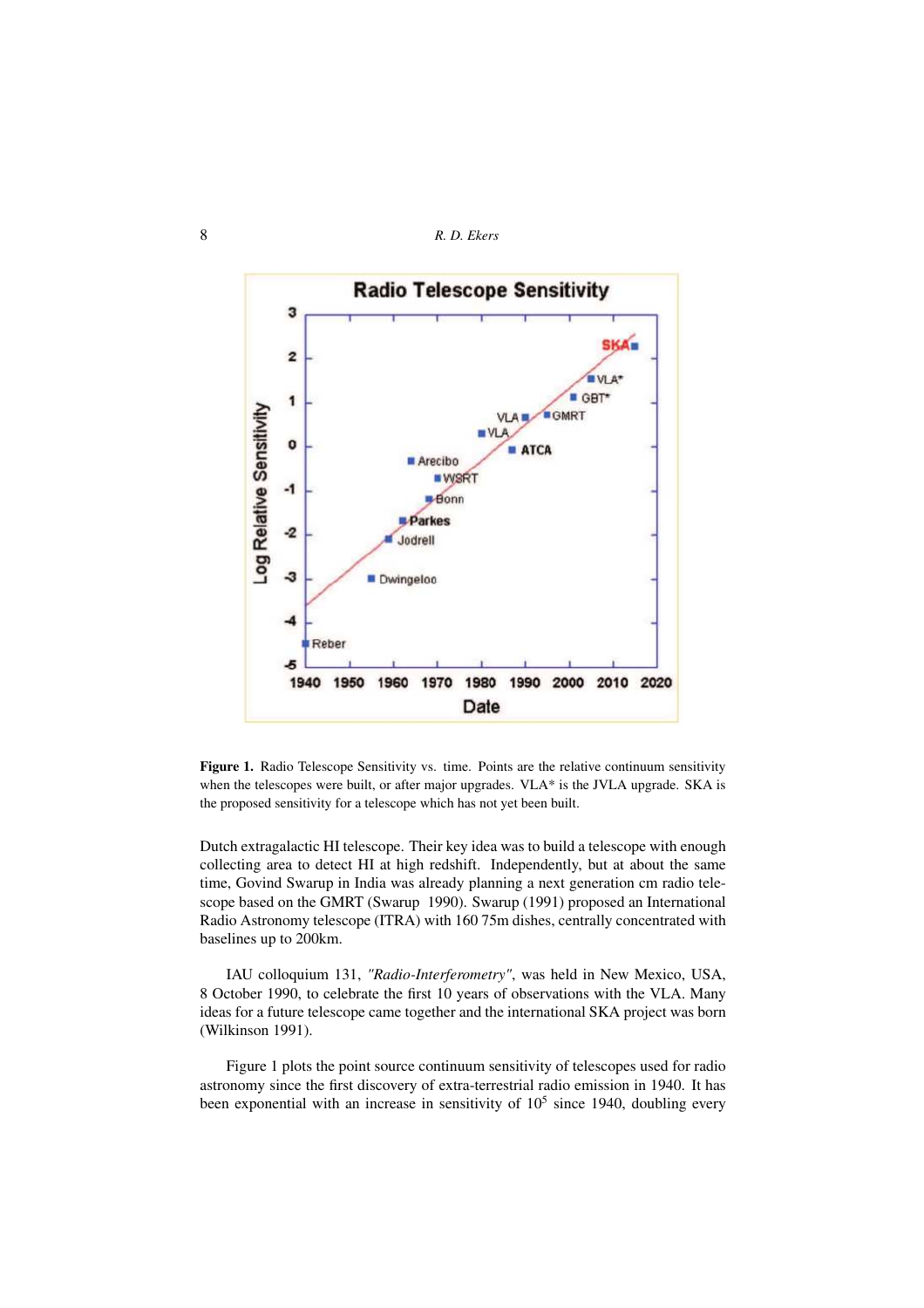three years. The growth of radio astronomy facilities has been exponential but how do we maintain this exponential growth? If the improvement in sensitivity has reached a ceiling the rates of new discoveries will decline and the field will stagnate. On the other hand, if we can shift to new technology or find new ways to organize our resources the exponential increase in sensitivity can continue (Ekers 2010).

#### 8.2 The new era of low frequency arrays

Radio astronomy started with telescopes operating at the lower radio frequencies but ionospheric irregularities and the inflexibility of the analogue beam forming electronics, which were the only way to combine the array elements at the time, limited their imaging capability. The improvements in high speed computing have dramatically changed the situation and a number of new low frequency arrays are now being brought into operation. Most notable is the just completed European LOFAR (Vermeulen 2012) array centred in the Netherlands and the international Murchison Widefield Array (MWA) (Tingay et al. 2013) located in the radio-quiet Western Australia outback which is now in its final commissioning phase. We will hear much more about these two new telescopes during this meeting.

#### 8.3 The Square Kilometre Array (SKA) project

The SKA is the next generation radio telescope with a total collecting area of approximately one square kilometre, a frequency range from 70MHz to 25GHz and baselines up to at least 3,000 km from a concentrated central core. The SKA will be built in the Southern Hemisphere, partly in South Africa and partly in Western Australia. The design will use aperture array technology for the lower frequencies and arrays of dishes at the higher frequencies. To provide a square kilometre of aperture at an acceptable cost, the SKA must make a revolutionary break with current radio telescope design. Some aspects of the technology needed are still in the development stage and the new low frequency arrays and the SKA precursors ASKAP and Meerkat are now exploring the key technologies.

### References

Alvén H., Herlofson N., 1950, Cosmic radiation and radio stars, Phys. Rev. 78, 616

- Baade W., Minkowski R., 1954, On the Indentification of Radio Sources, ApJ, 119, 215
- Beevers C. A., Lipson H., 1985, A Brief History of Fourier Methods in Crystal-structure Determination, Aust. J. Phys., 38, 263-271
- Benelux Cross Project (History of the), 1958, http://www.astron.nl/radioobservatory/public/history-wsrt/benelux-cross-antenna-project/benelux-cross-antennaproject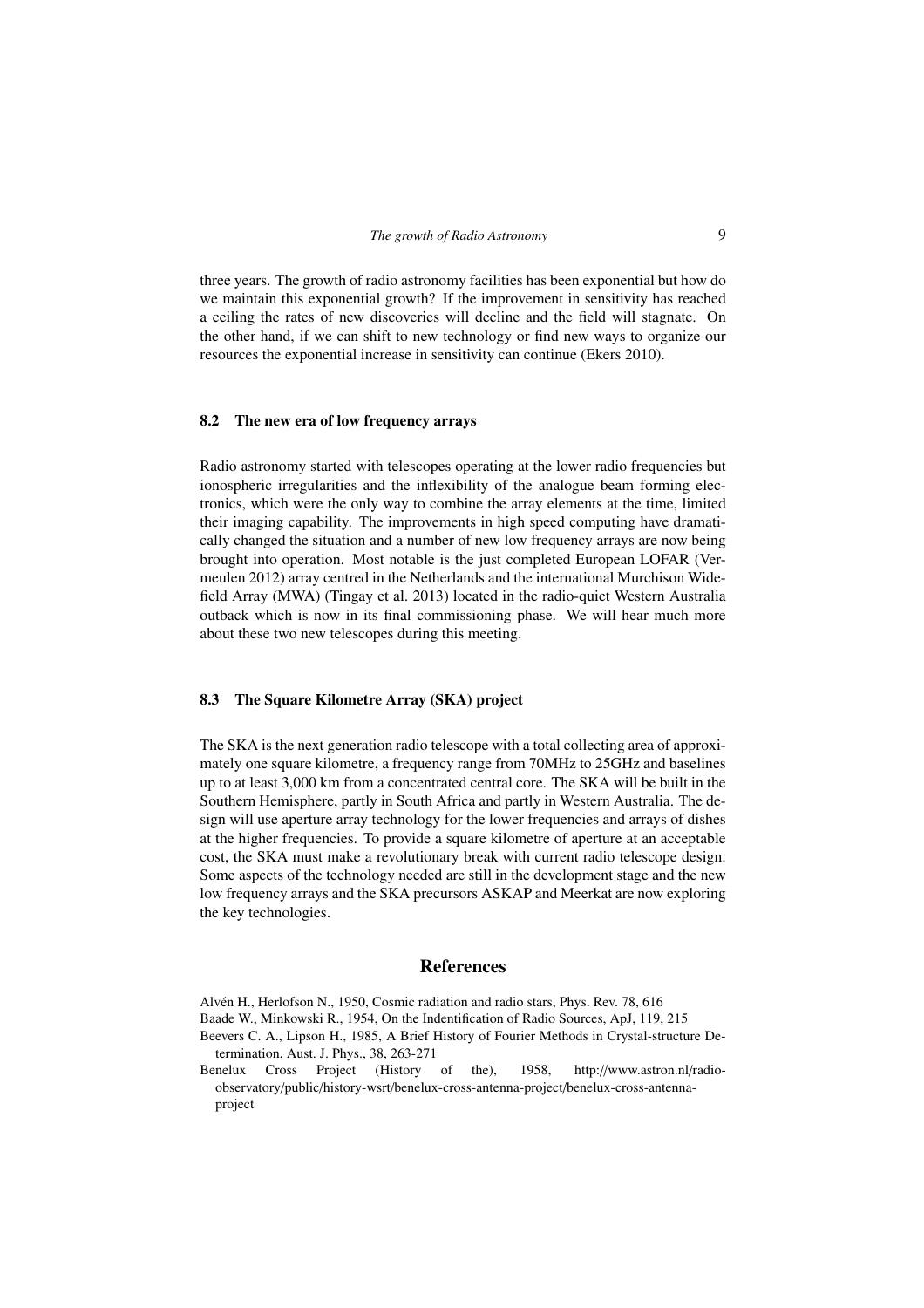Blythe J. H., 1957, A New Type of Pencil Beam Aerial for Radio Astronomy, MNRAS, 117, 644-651

- Bolton J. G, Stanley G. J., Slee O. B., 1949, Positions of three discrete sources of galactic radio-frequency radiation, Nature, 164, 101
- Bracewell R. N., Riddle A. C., 1967, Inversion of Fan-Beam Scans in Radio Astronomy, ApJ, 150, 427

Bragg, W. L., 1929, Proc. R. Soc. London A, 123, 537

- Christiansen W., Warburton J., 1955, The distribution of radio brightness over the solar disk at a wavelength of 21 centimetres, Aust. J. Phys., 8, 474-86
- Cooley J. W., Tukey J. W., 1965, An algorithm for the machine calculation of complex Fourier series, Math. Comput., 19, 297-301

Ekers R. D., 2009, Big and Small, in the Proceedings of Int. Conf. Accelerating the Rate of Astronomical Discovery, IAU GA, Rio de Janeiro, Brazil, August 11-14, 2009. PoS(SPS5)007

Ekers R., 2013, Resolving the Sky - Radio Interferometry : Past, Present and Future, in the Proceedings of the RTS 2012 Conference, Manchester, eds M.A. Garrett & J.C. Greenwood, p68-78. PoS(RTS2012)007

Ekers R. D., Wilson, T. L., 2013, Stars and Stellar Systems Chapter 117, Springer-Verlag GmbH Berlin Heidelberg.

Frater R. H., Brooks John W., Whiteoak John B., 1992, The Australia Telescope - overview, Journal of Electrical and Electronics Engineering, Australia, 12, 103-12

Goldsmith P. F., 1996, IEEE 15, 38-43

- Hazard C., Mackey, M. B., Shimmins, A. J., 1963, Investigation of the radio source 3C 273 by the method of lunar occultations, Nature, 197, 1037-9
- Hey J. S., Parsons S. J., Phillips J. W., 1946, Fluctuations in cosmic radiation at radio frequencies, Nature, 158, 234
- Jansky K., 1933, Electrical disturbances apparently of extraterrestrial origin, Proc. IRE, 21 387
- McCready L. L., Pawsey J. L., Payne-Scott R., 1947, Solar radiation at radio frequencies and its relation to sun spots, Proc Roy Soc A190, 357-375
- Michelson A. A, 1891, Visibility of Interference-Fringes in the Focus of a Telescope, PASP, 3, 217-220
- Napier P. J., Thompson, A. R., Ekers, R. D., 1983, The Very Large Array design and performance of a modern synthesis radio telescope, Proc. IEEE, 71, 1295-1320
- Noordam J., 2013, Resolving the Sky Radio Interferometry : Past, Present and Future, in the Proceedings of the RTS 2012 Conference, Manchester, eds M.A. Garrett & J.C. Greenwood, p79-85. PoS(RTS2012)008
- O'Brien P. A., 1953, The distribution of radiation across the solar disk at metre-wavelengths, MNRAS 113, 597-612
- Pawsey J. L, Payne-Scott R., McCready. L., 1946, Radio-frequency energy from the sun, Nature, 157, 158-9
- Perley R. A., et al., 2011, The Expanded Very Large Array: a new telescope for new science, ApJLett, 739, L1
- Reber G., 1940, Cosmic static, Proc. IRE, 28, 68-70
- Robinson I., Schild A., Schucking E. L.,1964, Quasi-Stellar Sources and Gravitational Collapse, Including the Proc. of the First Texas Symp. on Relativistic Astrophysics, 1963, University of Chicago Press
- Ryle M., Hewish A., 1960, The synthesis of large radio telescopes, MNRAS, 120, 220
- Ryle M., Neville A., 1962, MNRAS, 125, 39
- Ryle M., Vonberg, 1946, Nature, 158 339-340
- Schmidt, M., 1963, 3C 273: A star-like object with large red-shift, Nature, 197, 1040